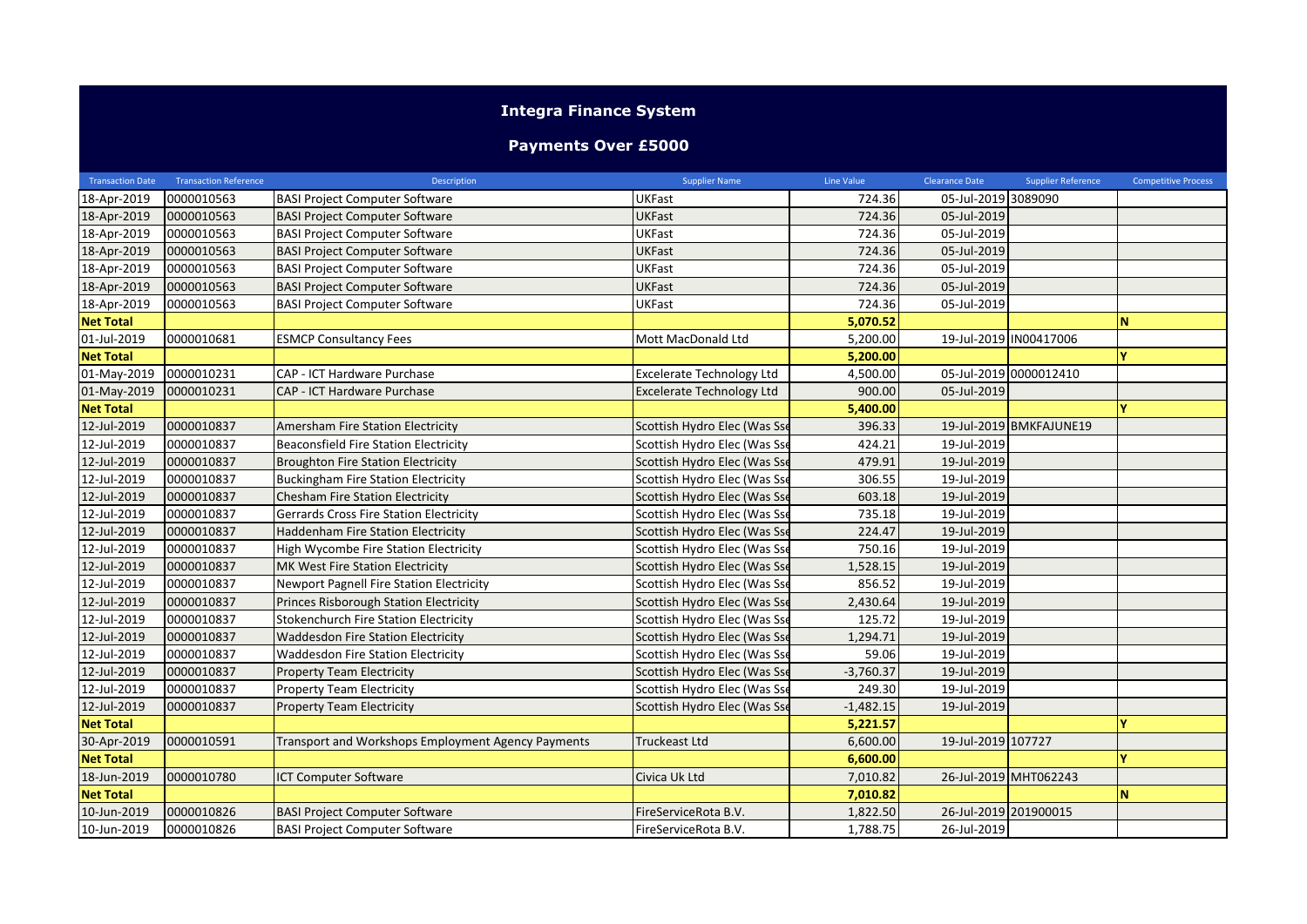| 10-Jun-2019      | 0000010826 | <b>BASI Project Computer Software</b>                | FireServiceRota B.V.         | 1,530.00  | 26-Jul-2019           |                          |                  |
|------------------|------------|------------------------------------------------------|------------------------------|-----------|-----------------------|--------------------------|------------------|
| 10-Jun-2019      | 0000010826 | <b>BASI Project Computer Software</b>                | FireServiceRota B.V.         | 2,002.50  | 26-Jul-2019           |                          |                  |
| <b>Net Total</b> |            |                                                      |                              | 7,143.75  |                       |                          | Ÿ                |
| 16-Jul-2019      | 0000010877 | <b>Staff Development Staff Training Fees</b>         | The Fire Service College Lim | 6,240.00  | 26-Jul-2019 816718    |                          |                  |
| 16-Jul-2019      | 0000010877 | <b>Staff Development Staff Training Fees</b>         | The Fire Service College Lim | 960.00    | 26-Jul-2019           |                          |                  |
| <b>Net Total</b> |            |                                                      |                              | 7,200.00  |                       |                          |                  |
| 28-Jun-2019      | 0000010707 | CAP - Marlow FS - Host Mechanical & Electrical Works | Dunwoody LLP                 | 4,759.34  | 12-Jul-2019 003883    |                          |                  |
| 28-Jun-2019      | 0000010707 | CAP - Marlow FS - Host Mechanical & Electrical Works | Dunwoody LLP                 | 947.86    | 12-Jul-2019           |                          |                  |
| 28-Jun-2019      | 0000010707 | CAP - Marlow FS - Host Mechanical & Electrical Works | Dunwoody LLP                 | 400.50    | 12-Jul-2019           |                          |                  |
| 28-Jun-2019      | 0000010707 | CAP - Marlow FS - Host Mechanical & Electrical Works | Dunwoody LLP                 | 1,348.36  | 12-Jul-2019           |                          |                  |
| <b>Net Total</b> |            |                                                      |                              | 7,456.06  |                       |                          |                  |
| 31-May-2019      | 0000010593 | Transport and Workshops Employment Agency Payments   | Truckeast Ltd                | 7,920.00  | 19-Jul-2019 108194    |                          |                  |
| <b>Net Total</b> |            |                                                      |                              | 7,920.00  |                       |                          |                  |
| 19-Jun-2019      | 0000010628 | CAP - Stokenchurch FS Station Host Works             | A.W.R Pickersgill Limited    | 2,961.00  | 05-Jul-2019 13232     |                          |                  |
| 19-Jun-2019      | 0000010628 | CAP - Stokenchurch FS Station Host Works             | A.W.R Pickersgill Limited    | 2,178.00  | 05-Jul-2019           |                          |                  |
| 19-Jun-2019      | 0000010628 | CAP - Stokenchurch FS Station Host Works             | A.W.R Pickersgill Limited    | 2,100.00  | 05-Jul-2019           |                          |                  |
| 19-Jun-2019      | 0000010628 | CAP - Stokenchurch FS Station Host Works             | A.W.R Pickersgill Limited    | 745.00    | 05-Jul-2019           |                          |                  |
| <b>Net Total</b> |            |                                                      |                              | 7,984.00  |                       |                          |                  |
| 21-Jun-2019      | 0000010589 | Asset Control Account Asset Control Account          | Thomas Graham & Sons (Iro    | 197.25    | 05-Jul-2019 MR344322  |                          |                  |
| 21-Jun-2019      | 0000010589 | Asset Control Account Asset Control Account          | Thomas Graham & Sons (Iro    | 790.00    | 05-Jul-2019           |                          |                  |
| 21-Jun-2019      | 0000010589 | Asset Control Account Asset Control Account          | Thomas Graham & Sons (Iro    | 106.15    | 05-Jul-2019           |                          |                  |
| 21-Jun-2019      | 0000010589 | Asset Control Account Asset Control Account          | Thomas Graham & Sons (Iro    | 533.25    | 05-Jul-2019           |                          |                  |
| 21-Jun-2019      | 0000010589 | Asset Control Account Asset Control Account          | Thomas Graham & Sons (Iro    | 99.95     | 05-Jul-2019           |                          |                  |
| 21-Jun-2019      | 0000010589 | Asset Control Account Asset Control Account          | Thomas Graham & Sons (Iro    | 16.58     | 05-Jul-2019           |                          |                  |
| 21-Jun-2019      | 0000010589 | Asset Control Account Asset Control Account          | Thomas Graham & Sons (Iro    | 739.50    | 05-Jul-2019           |                          |                  |
| 21-Jun-2019      | 0000010589 | Asset Control Account Asset Control Account          | Thomas Graham & Sons (Iro    | 18.53     | 05-Jul-2019           |                          |                  |
| 21-Jun-2019      | 0000010589 | Asset Control Account Asset Control Account          | Thomas Graham & Sons (Iro    | 18.53     | 05-Jul-2019           |                          |                  |
| 21-Jun-2019      | 0000010589 | Asset Control Account Asset Control Account          | Thomas Graham & Sons (Iro    | 773.45    | 05-Jul-2019           |                          |                  |
| 21-Jun-2019      | 0000010589 | Asset Control Account Asset Control Account          | Thomas Graham & Sons (Iro    | 867.00    | 05-Jul-2019           |                          |                  |
| 21-Jun-2019      | 0000010589 | Asset Control Account Asset Control Account          | Thomas Graham & Sons (Iro    | 1,823.25  | 05-Jul-2019           |                          |                  |
| 21-Jun-2019      | 0000010589 | Asset Control Account Asset Control Account          | Thomas Graham & Sons (Iro    | 1,632.00  | 05-Jul-2019           |                          |                  |
| 21-Jun-2019      | 0000010589 | Asset Control Account Asset Control Account          | Thomas Graham & Sons (Iro    | 46.90     | 05-Jul-2019           |                          |                  |
| 21-Jun-2019      | 0000010589 | Asset Control Account Asset Control Account          | Thomas Graham & Sons (Iro    | 1,772.25  | 05-Jul-2019           |                          |                  |
| <b>Net Total</b> |            |                                                      |                              | 9,434.59  |                       |                          |                  |
| 03-Jul-2019      | 0000010739 | Transport and Workshops Petrol                       | <b>Watson Fuels</b>          | 10,350.03 | 12-Jul-2019 111124972 |                          |                  |
| <b>Net Total</b> |            |                                                      |                              | 10,350.03 |                       |                          |                  |
| 13-Jul-2019      | 0000010902 | <b>ICT Computer Software</b>                         | Vivantio Limited             | 10,500.00 | 26-Jul-2019 1121      |                          |                  |
| <b>Net Total</b> |            |                                                      |                              | 10,500.00 |                       |                          | <b>Exemption</b> |
| 25-Jun-2019      | 0000010633 | <b>Staff Development Other Training</b>              | The Fire Service College Lim | 1,600.00  | 19-Jul-2019 816566    |                          |                  |
| 25-Jun-2019      | 0000010633 | <b>Staff Development Other Training</b>              | The Fire Service College Lim | 10,915.00 | 19-Jul-2019           |                          |                  |
| <b>Net Total</b> |            |                                                      |                              | 12,515.00 |                       |                          | Ÿ                |
| 05-Jul-2019      | 0000010788 | Payroll Control Account Payroll Control Account      | <b>BCC Pension Fund</b>      | 19,139.07 |                       | 19-Jul-2019 LGPSEEJUNE19 |                  |
| <b>Net Total</b> |            |                                                      |                              | 19,139.07 |                       |                          | N/A              |